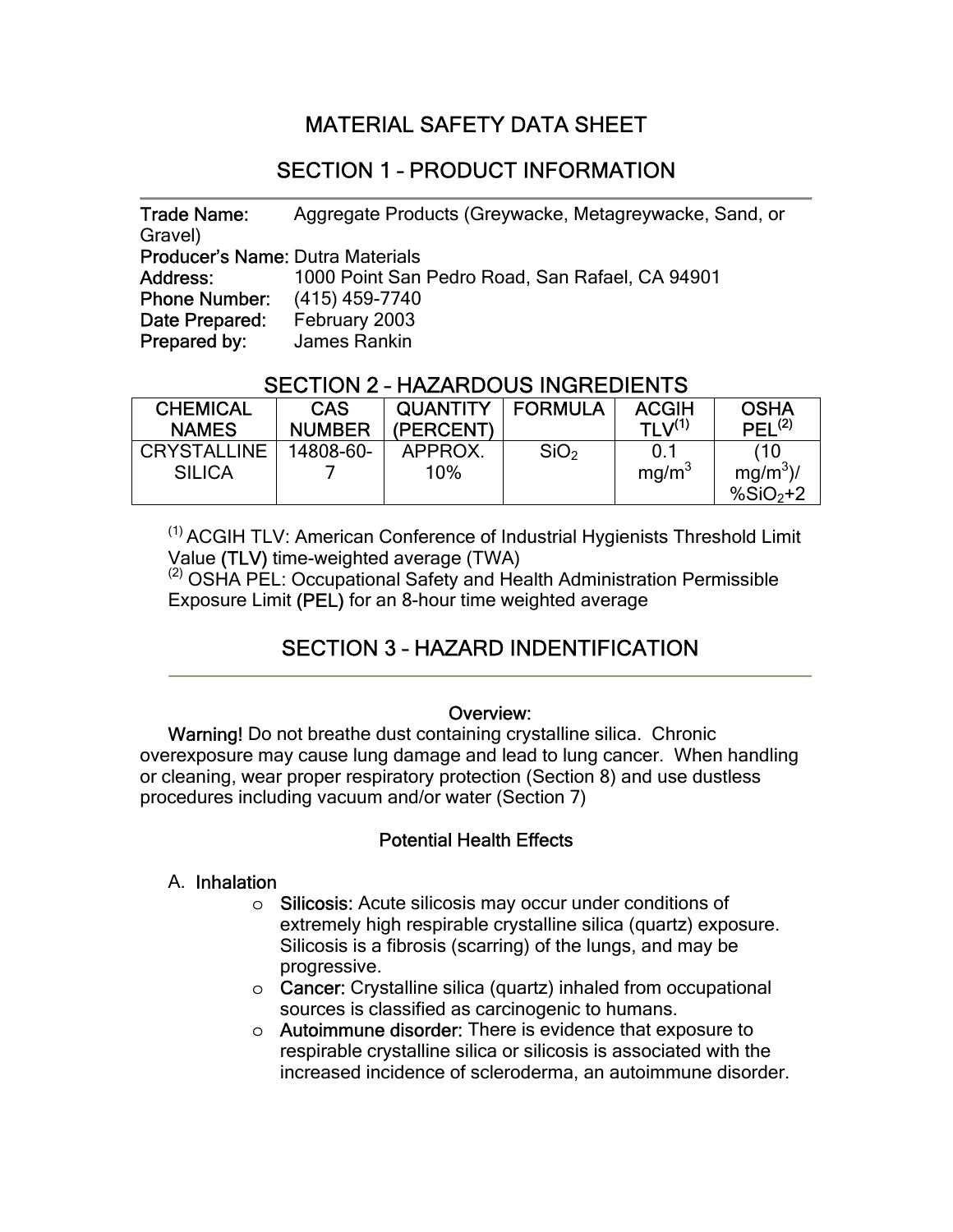o Tuberculosis: Several studies indicate that silicosis increases the risk of tuberculosis.

B. Eye contact: Crystalline silica (quartz) may cause abrasion, irritation, redness and/or watering of the eyes.

C. Skin contact: Not applicable.

D. Ingestion: Not applicable.

E. Chronic: The adverse heath effects mentioned above (silicosis, cancer, scleroderma and tuberculosis) are considered chronic effects.

F. Reproductive: Reproductive toxicity has not been demonstrated.

#### Medical Conditions Aggravated by Exposure

Respiratory ailments (including bronchitis, emphysema, etc.) may be aggravated by exposure to respirable crystalline silica.

## SECTION 4 – FIRST AID MEASURES

Eye contact: Gently flush any particles from the eye with clean water. Seek medical aid if irritation develops or persists.

Skin Contact: Wash with soap and water. Seek medical aid if irritation develops or persists.

Inhalation: Remove from exposure. Seek medical aid if respiratory difficulty develops or persists.

Ingestion: Seek medical aid if discomfort is experienced.

# SECTION 5 – FIRE AND EXPLOSION

Will not burn or explode under any conditions. Non-flammable and nonexplosive.

# SECTION 6 – ACCIDENTAL RELEASE MEASURES

Spill Response Procedures: Use dustless methods (such as vacuum or water hose) for cleanup. Do not dry sweep. Wear protective equipment as described in Section 8.

Preparing Waste for Disposal: No special procedures required. Dispose of according to local, state, and federal regulations. Not classified as a hazardous waste by the Resource Conservation and Recovery Act (RCRA).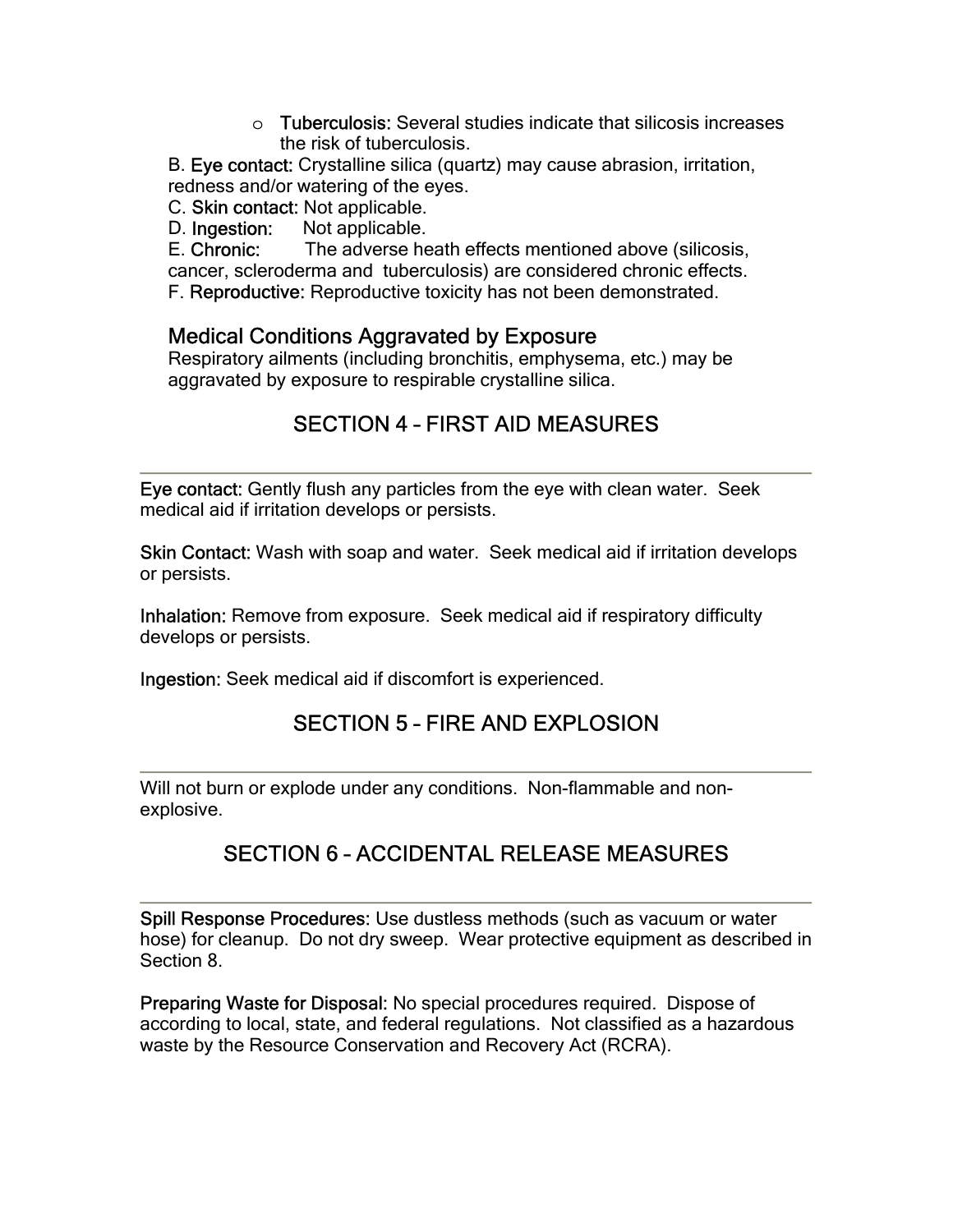#### SECTION 7 – HANDLING AND STORAGE

Ventilation and Engineering Controls: Do not breath dust. Dust suppression controls such as water sprays or dust collection controls such as vents or baghouses should be used where dust generation results from handling. Practice good housekeeping-do not allow dust to collect on wall, floors, and ceilings.

#### SECTION 8 – EXPOSURE CONTROLS/PERSONAL PROTECTION

Respiratory Protection: NIOSH/MSHA approved dust respirators should be used where dust levels exceed or are likely to exceed exposure levels defined in Section 2. Respirator use must comply with applicable MSHA or OSHA standards which include a provision for fit-testing, cleaning, training in correct usage and a fitness test for respirator use.

Eye Protection: Safety glasses with side shields should be worn as minimum protection. Should excessively dusty conditions be present, use goggles or face shield. Gloves: Gloves of any material can be used.

Other Clothing: No special requirements.

Work Practices: Avoid generating dust; use water to wet surfaces.

Hygiene Practices: Wash dust-exposed skin with soap and water.

Other Handling Requirements: Contain material in discrete quantities to avoid particles posing slip/trip hazard.

Protective Measures During Maintenance of Contaminated Equipment: Use respiratory protection, eye protection and gloves if dust is likely to be generated.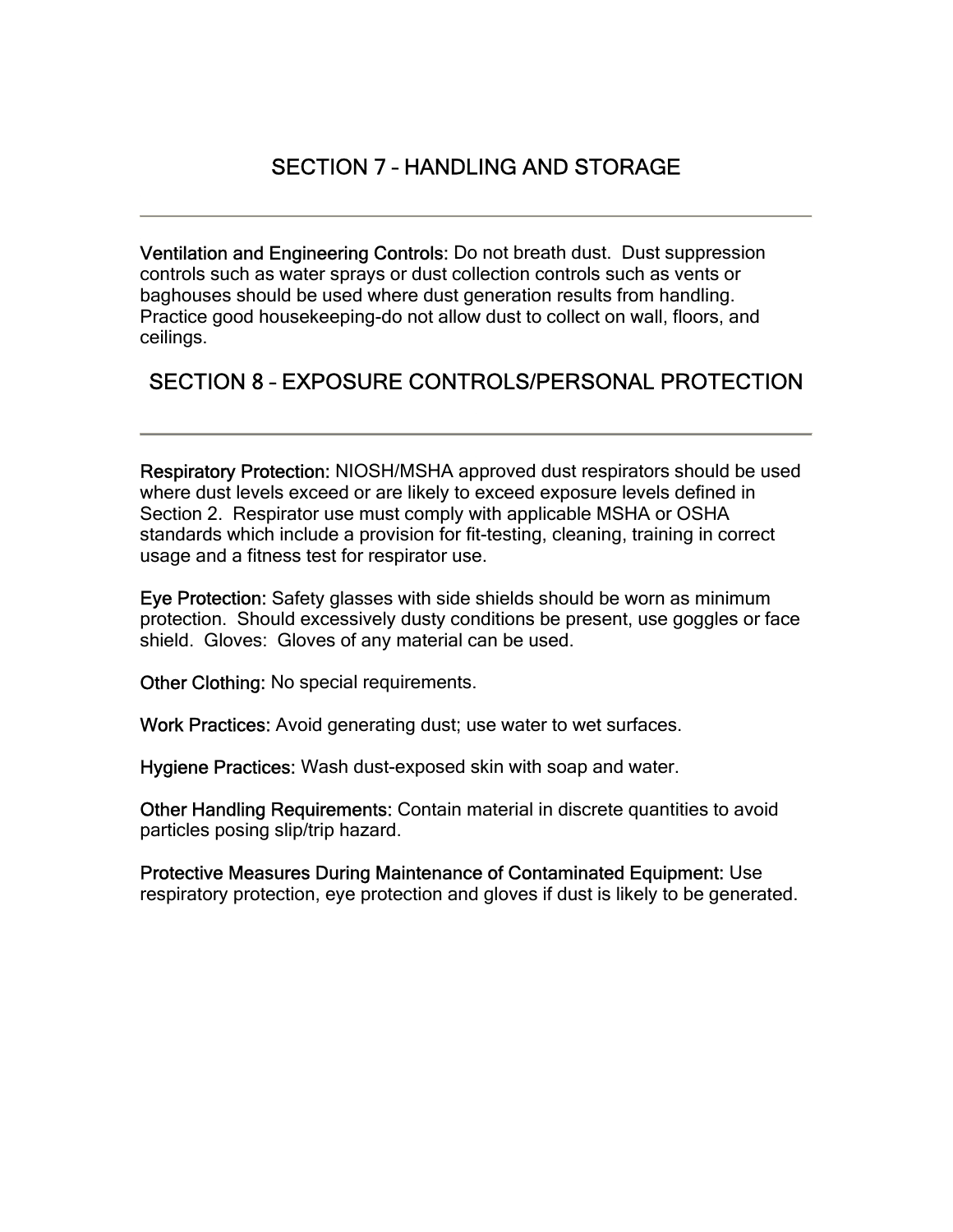## SECTION 9 – PHYSICAL PROPERTIES

| <b>VAPOR DENSITY</b> | None.               | <b>MELTING POINT:</b> | Approx. 3,000°F.    |
|----------------------|---------------------|-----------------------|---------------------|
| (air=1):             |                     |                       |                     |
| <b>SPECIFIC</b>      | $2.60 - 2.70$ .     | <b>BOILING POINT:</b> | Approx. $4,000$ °F. |
| <b>GRAVITY:</b>      |                     |                       |                     |
| <b>SOLUBILITY IN</b> | Insoluble.          | <b>EVAPORATION</b>    | None.               |
| <b>WATER:</b>        |                     | RATE:                 |                     |
| <b>VAPOR</b>         | None.               |                       |                     |
| <b>PRESSURE:</b>     |                     |                       |                     |
| <b>APPEARANCE</b>    | Grey, blue-grey, or |                       |                     |
| <b>AND ODOR:</b>     | black rock, no      |                       |                     |
|                      | odor.               |                       |                     |

How to detect this substance: X-ray diffraction

# SECTION 10 – STABILITY AND REACTIVITY

Stability: Crystalline silica (quartz) is stable, will not polymerize, and is known to be compatible with all other substances except strong oxidizing agents such as fluorine, chlorine trifluoride, or oxygen difluoride.

Hazardous Decomposition Products: Silica-containing respirable dust particles may be generated by handling and transport.

#### SECTION 11 – TOXICOLOGICAL INFORMATION

 Crystalline silica is a naturally occurring substance found in soil and rock formations. Crystalline silica is present in trace amounts in the atmosphere as particulate. Crystalline silica is one of several polymorphs (including trydimite and cristobalite) of silicon dioxide (SiO<sub>2</sub>). When heated to 870 $\degree$ C, crystalline silica transforms into trydimite, and when heated to 1,470°C it can transform into cristobalite. Chronic or ordinary silicosis is the most common form of silicosis which may occur after many years of exposure to relatively low levels of airborne respirable dust.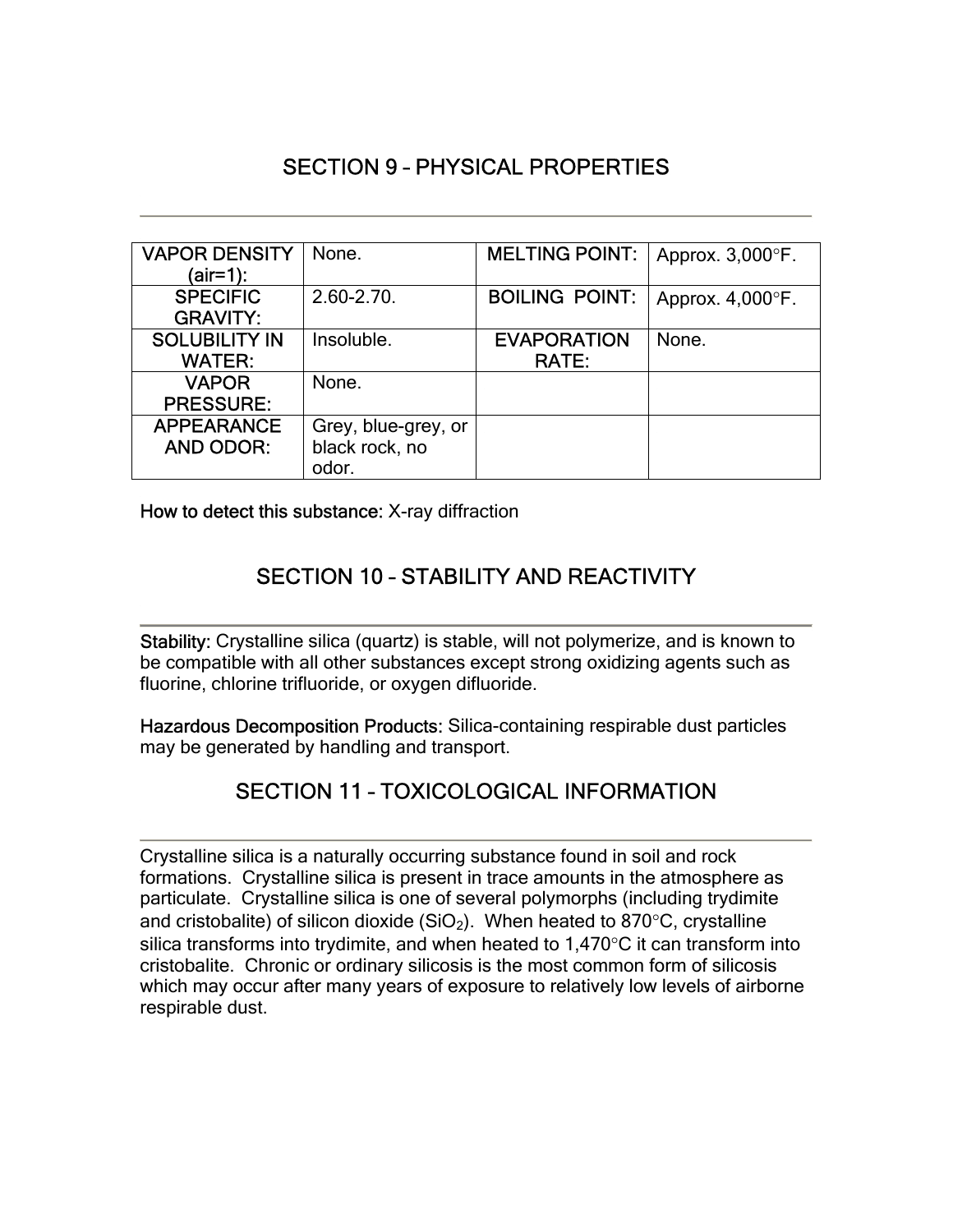Crystalline silica is listed by the National Toxicology Program in a category of substances which may reasonably be anticipated to be a carcinogen, and by the International Agency for Research on Cancer (IARC) as a Group 1 carcinogen. After years of study, the non-governing IARC concluded in 1997 that there is "sufficient evidence in humans for the carcinogenicity of crystalline silica in the forms of quartz or cristobalite from occupational sources." The IARC noted that the carcinogenicity was not detected in all industries, and that toxicity may depend on "external factors affecting its biological activity or distribution of its polymorphs."

Crystalline silica is listed by the Governor of the State of California, under Proposition 65, as requiring the following warning:

"Detectible amounts of chemicals known by the State of California to cause cancer, birth defects, or other reproductive harm may be found in this product."

#### SECTION 12 – ECOLOGICAL INFORMATION

There are no data that shows crystalline silica (quartz) is toxic to birds, fish, invertebrates, microorganisms, or plants.

#### DUTRA MATERIALS DISCLAIMER

The information contained in this Material Safety Data Sheet relates only to the specific material designated herein and does not relate to use in combination with any other material or in any process. The information set forth herein is based on technical data that Dutra Materials believes to be accurate. It is intended for use by persons having technical skill and at their own discretion and risk. Since conditions of use are outside of Dutra Materials' control, Dutra Materials makes no warranties, expressed or implied, and assumes no liability in connection with any use of this information.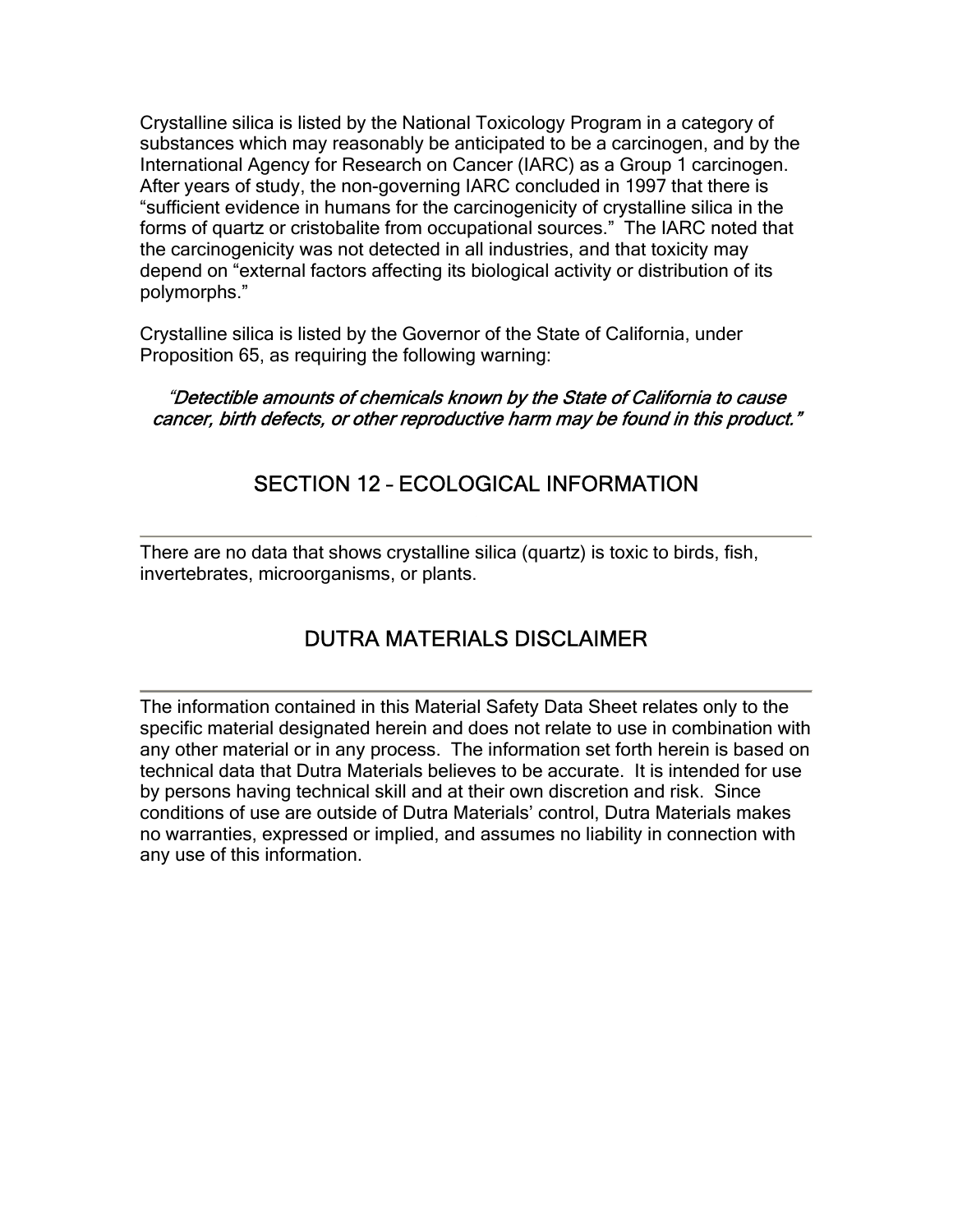## MATERIALS SAFETY DATA SHEET

#### SECTION 1 – PRODUCT INFORMATION

| <b>Trade Name:</b>      | Hot mix asphalt                                 |
|-------------------------|-------------------------------------------------|
| <b>Producer's Name:</b> | <b>Dutra Materials</b>                          |
| Address:                | 1000 Point San Pedro Road, San Rafael, CA 94901 |
| <b>Phone Number:</b>    | (415) 459-7740                                  |
| Date Prepared:          | <b>March 2002</b>                               |
| Prepared by:            | James Rankin                                    |

#### SECTION 2 – HAZARDOUS INGREDIENTS

| <b>Chemical</b><br><b>Names</b>      | <b>CAS</b><br><b>Number</b> | <b>Quantity</b><br>(Percent) | Formula          | <b>ACGIH</b><br>TLV <sup>(1)</sup> | OSHA PEL <sup>(2)</sup> |
|--------------------------------------|-----------------------------|------------------------------|------------------|------------------------------------|-------------------------|
| Petroleum                            | 88955-                      | <5                           | various          | 100                                | none                    |
| <b>Distillate</b>                    | $27-1$                      |                              |                  | ppm                                |                         |
| Hydrogen<br>Sulfide                  | 7783-06-<br>4               | $<$ 1                        | $H_2S$           | 10 ppm                             | 20 ppm                  |
| Crystalline<br>Silica<br>(aggregate) | 14808-<br>$60 - 7$          | Approx.<br>10                | SiO <sub>2</sub> | 0.1<br>mg/m <sup>3</sup>           | $10/(%SiO2+2)mg/m3$     |

(1) ACGIH TLV: American Conference of Industrial Hygienists Threshold Limit

Value (TLV) time-weighted average (TWA)<br><sup>(2)</sup> OSHA PEL: Occupational Safety and Health Administration Permissible Exposure Limit (PEL) for an 8-hour time weighted average

# SECTION 3 – HAZARD INDENTIFICATION

# Overview:

Hot asphalt concrete contains aggregates bound by petroleum-hydrocarbon oil (asphalt). When hot, it may burn skin and emits fumes containing hydrogen sulfide (discussed below). This product may also contain crumb rubber (tires and natural rubber). For information on these products, contact Dutra Materials or the manufacturer.

#### Potential Health Effects

#### Route of Entry

- Inhalation: Yes
- Skin: Yes
- Ingestion: Yes

Acute and Chronic Effects: Heated material may cause thermal burns or rash. When cold, no effects expected. Single short-term exposures can cause skin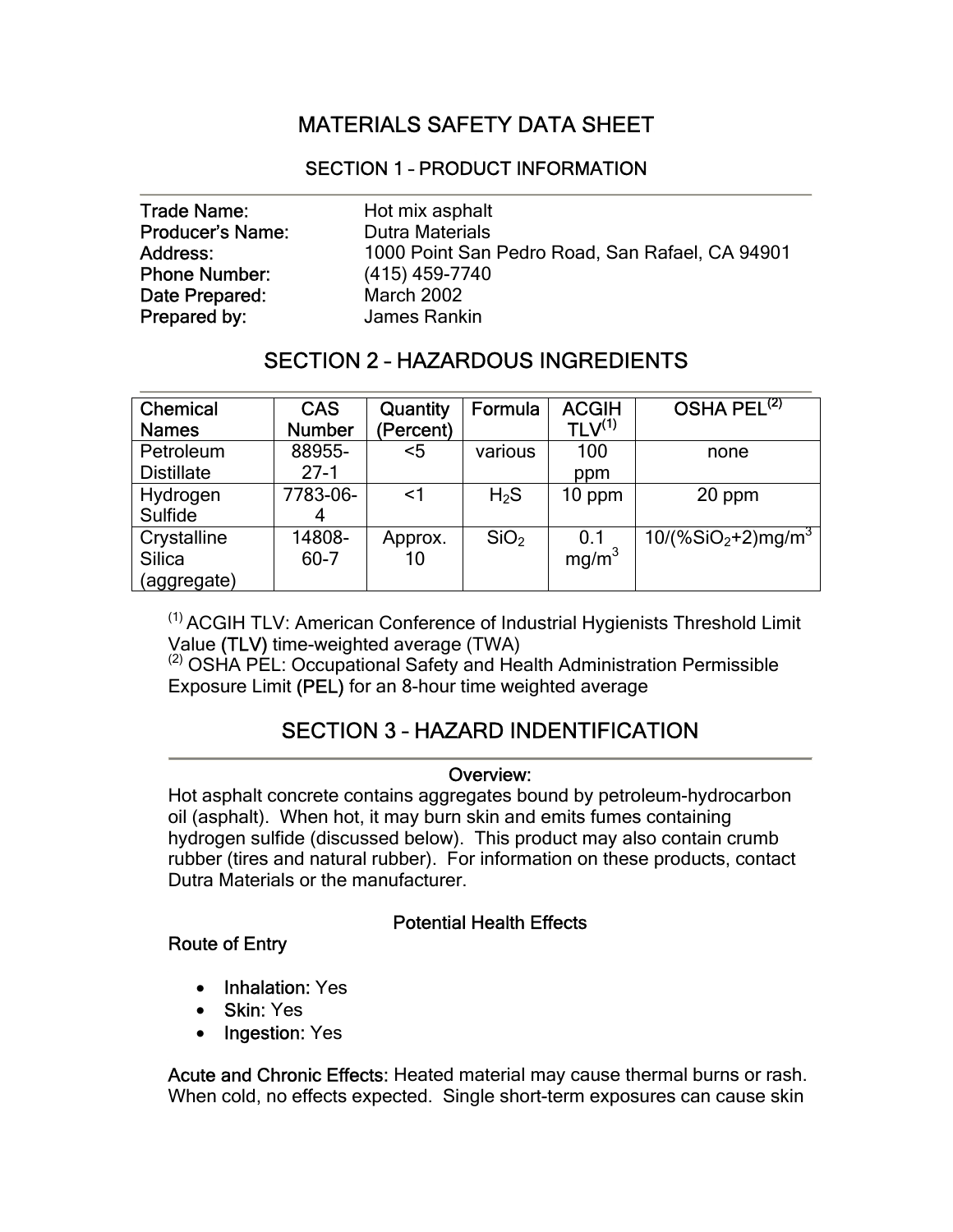irritation with prolonged or repeated exposure. Inhalation: Vapors containing hydrogen sulfide may accumulate during storage or transport.

Signs/symptoms of Overexposure: Irritation to eyes, skin and lungs after repeated exposure.

Eyes/skin: Permanent damage, rash, thermal burns.

#### SECTION 4 – FIRST AID MEASURES

Eye contact: Immediately flush with plenty of water for at least 15 minutes. Get immediate medical attention.

Skin contact: Immediately flush with cool water for at least 15 minutes. Clean skin with waterless hand cleaner. Seek medical aid if irritation develops or persists.

Inhalation: Remove from exposure. Seek medical aid if respiratory difficulty develops or persists.

Ingestion: Seek medical aid. Do not induce vomiting.

#### SECTION 5 – FIRE AND EXPLOSION

Flash Point: 500+ degrees F (closed cup method)

**Extinguishing Media:** Agents approved for Class B fires (e.g.,  $CO<sub>2</sub>$ , dry chemical, foam, water fog).

Special Fire Fighting Procedures: Use NIOSH/MSHA approved SCBA and full protective equipment.

Unusual Fire/Explosion Hazard: Do not heat above flash point. Hot asphalt oil may ignite flammable mixtures on contact. Sulfur oxides and hydrogen sulfide, both of which are toxic, may be released upon combustion. Hydrogen sulfide vapors are heavier than air and may accumulate in low areas and travel along the ground to a remote ignition source; if ignited will flash back to original container.

# SECTION 6 – ACCIDENTAL RELEASE MEASURES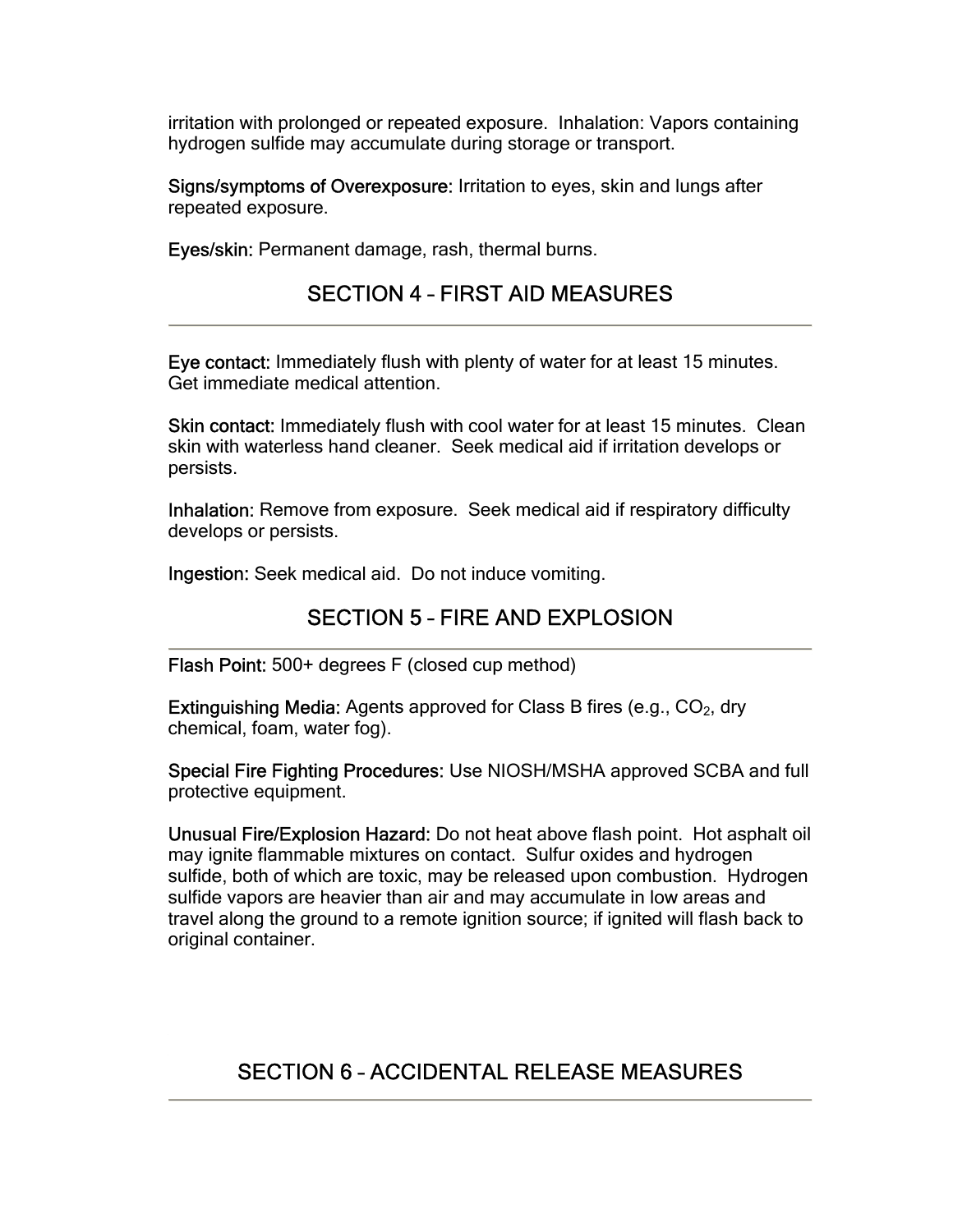Spill Response Procedures: Recover spilled material and reuse.

Preparing Waste for Disposal: Disposal must be in accordance with applicable federal, state, and local regulations. Enclosed-controlled incineration is recommended, depending on jurisdiction.

#### SECTION 7 – HANDLING AND STORAGE

 Respiratory Protection: None needed at ambient temperatures. If high vapor concentrations are experienced (TLV is exceeded), use NIOSH/MSHA approved supplied-air respirator.

Eye Protection: Safety glasses with side shields should worn at all times.

Gloves: Nitrobutyl rubber or neoprene.

Other Clothing: Long sleeves.

Work Practices: Do not smoke.

Hygiene Practices: Wash exposed skin with soap and water.

Other Handling Requirements: No special measures required.

Protective Measures During Maintenance of Contaminated Equipment: No special measures required.

Storage: Keep adequate ventilation in outside storage. Hydrogen sulfide gas may accumulate in storage tanks and bulk transport compartments containing asphalt oil.